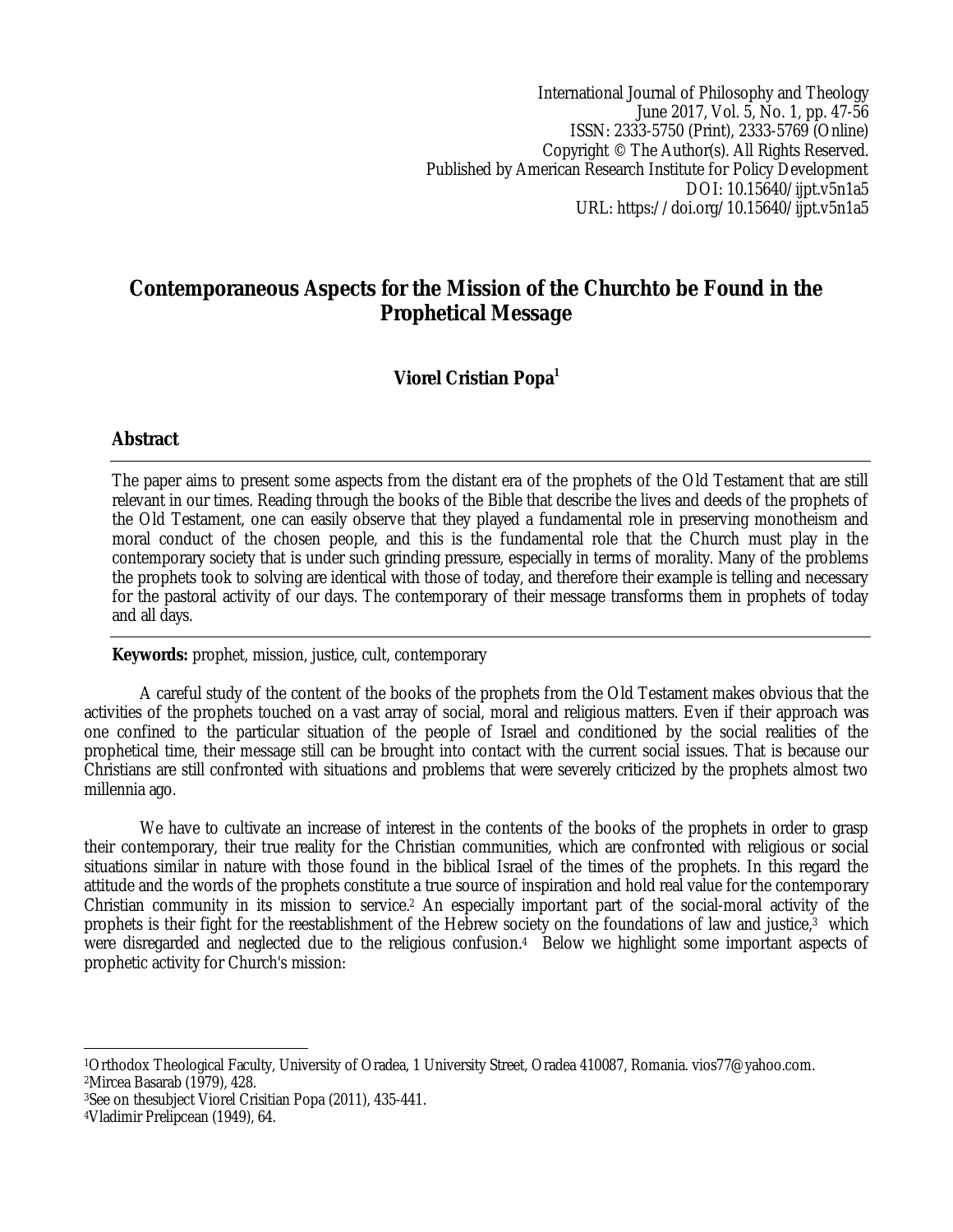#### **1. The fight against injustice**

The corruption of the law and of social relations is typical for the society of the writing prophets, and it constitutes one of the counts of indictment which motivated the prophets to their divine judgment and intervention. The frequency with which this abuse appears - for instance in Amos' writings stands witness for the gravity of the situation in Israel.

And indeed, the prophet reproaches the Israelite society the conversion of the unlawful into the lawful and the total disregard of justice:"Ah, you that turn justice to wormwood, and bring righteousness to the ground!"(Amos 5, 7; 6, 12). The same prophet says: "They hate the one who reproves in the gate, and they abhor the one who speaks the truth"(Amos 5, 10). So this is the situation in which the people of the North Kingdom found themselves in the times of Amos the prophet. The one who tried to make himself the echo of justice was despised by the aristocracy of that decrepit society. The one who put sincerity at the foundation of his actions was loathed, the rightful ones were oppressed, and the poor were denied access to the places where he could have searched for justice: "For I know how many are your transgressions, and how great are your sins, you who afflict the righteous, who take a bribe, and push aside the needy in the gate" (Amos 5, 12).

Amos undoubtedly points to concrete cases that were well known to his contemporaries and, to a certain degree, they were typical cases because the listeners of his message do not need other details. It is possible that with his insistence on the loathing of the law's defenders and the disdain for those who speak honestly, Amos indicates the contempt of the wealthy, for those who, in a trial, tried to claim the truth and assumed the role of the righteous. Such an interpretation leads us to the conclusion that the laws were ruthlessly and skillfully maneuvered so that injustice and corrupt interest could prevail.

Transgressing the law represents a turning point in the fall of Israel; we're talking about the moment in which the law can no longer exercise its benevolent role in the lives of men and society as a whole, and the manifestation of justice in the social relations is annihilated.

For some contemporaries of prophet Amos, the law lost its proper meaning, and the role of justice to impartially rule over society was modified and used abusively, to favor the interests of a privileged social group. Justice as an institution which should ensure the enforcement of, and the obedience to the law, became the defender of the interests of the aristocracy. This institution aimed at rein forcing the positions of the wealthy and ensured that all efforts to reinstate the rights of the poor would fail. 5

In their reproaches, the prophets of the Old Testament show that the discrepancy between just and unjust, between good and bad determines the distinction between wealthy and poor. <sup>6</sup> The Israelite administrative and legal apparatus thus contributed to the progressive social differentiation, to the consolidation of positions acquired through looting, oppression and injustice and to the deepening poverty of those who were worse off in the society.

The sinful lust to seize as many material goods makes the rulers of the time to embark on more and more unjust acts. The prophets raised vehemently their voices against this state of affairs, and announced heavy punishments against those who intentionally act unjustly: "Ah, you who make iniquitous decrees, who write oppressive statutes, to turn aside the needy from justice and to rob the poor of my people of their right, that widows may be your spoil, and that you may make the orphans your prey! What will you do on the day of punishment, in the calamity that will come from far away? To whom will you flee for help, and where will you leave your wealth" (Isaiah 10, 1-3; Micah 2, 1; Habakkuk 2, 9).

 $\overline{\phantom{a}}$  $5$ Mireca Basarab (1979), 427.

<sup>6</sup>Vladimir Prelipcean (1949), 64.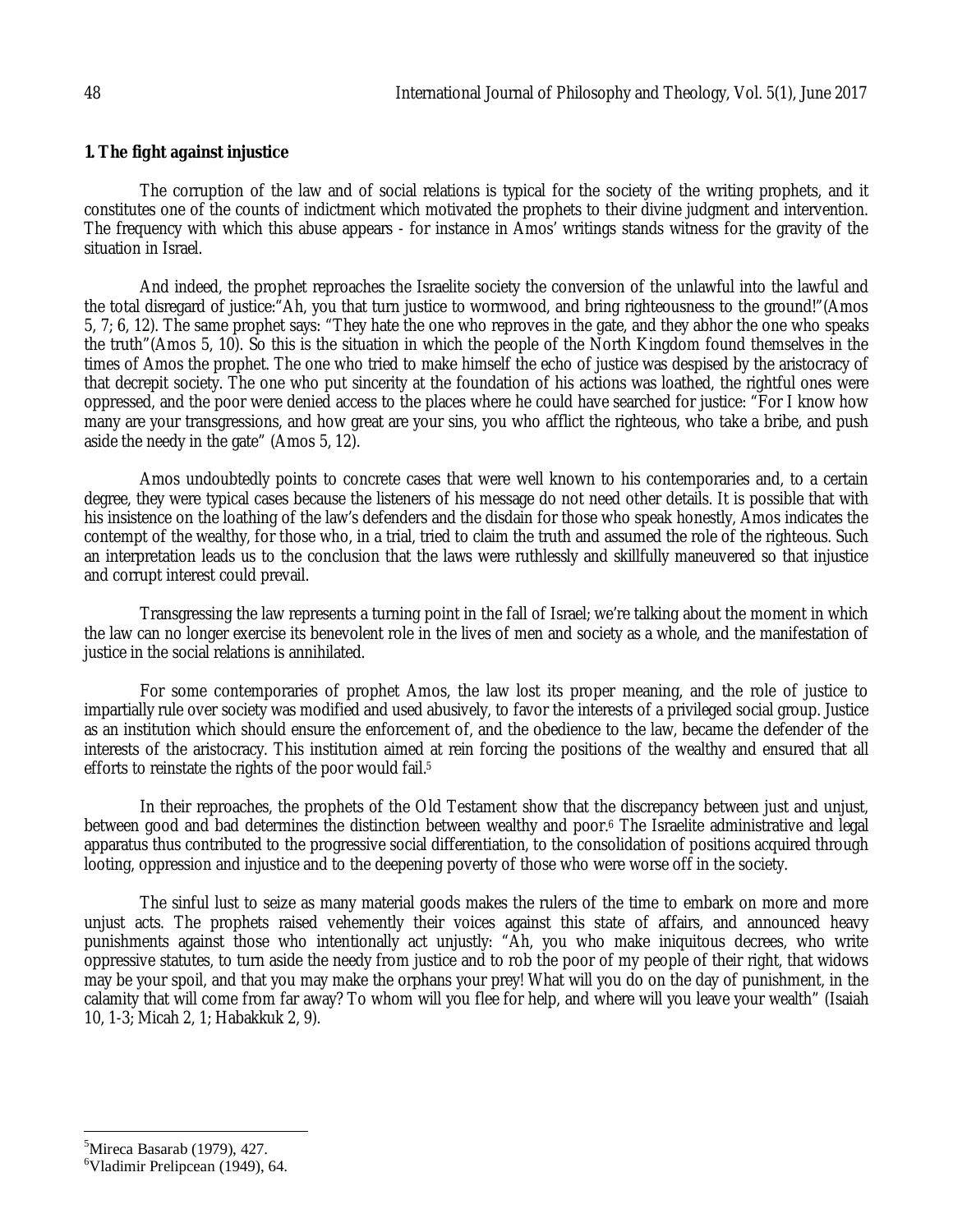The prophets understood to fight for the realization of the idea of social justice and for the reinstatement of a prosperous and secure society. This ideal needed to take shape in an existence lived in peace and dignity. <sup>7</sup> It was thus necessary that "… every man will be seated under his vine and under his fig-tree" as written by Micah (4, 4). Every time the prophets spoke about the future they did nothing more than to call for the people to be responsible, in the present, in the face of God. The responsibility of today is crucial for the future.

### **2.The calling for doing justice**

If the prophets raised their voices vehemently against injustice, they put no less conviction in calling for doing right<sup>8</sup> and bringing the society back to normal: "Learn to do good, seek justice, rescue the oppressed, defend the orphan, plead for the widow" or :"Thus says the Lord: Maintain justice, and do what is right, for soon my salvation will come, and my deliverance be revealed" (Isaiah 1, 17; 56, 1).

We find similar calls to do what is right in the words of prophet Jeremiah: "O house of David! Thus says the Lord: Execute justice in the morning, and deliver from the hand of the oppressor anyone who has been robbed, or else my wrath will go forth like fire, and burn, with no one to quench it, because of your evil doings" (Jeremiah 21, 12; Jeremiah 22, 3). These words demonstrate the insistence with which the prophet intervenes in solving the major problems of the Israelite society of his time, which shows that what was going on was not at all in compliance with the commandments and the Law of God.

The prophets request everywhere that, in accordance with the divine commandments, governance take form in the spirit of justice. The realization of justice must be a characteristic of a normal social life. Justice is the fundamental aspect that must normalize the relations between men, between man and the community, regardless of the social status. This time, prophet Ezekiel appeals to the kings of Israel to do what is right and to obey God's commandments: "Thus says the Lord God: Enough, O princes of Israel! Put away violence and oppression, and do what is just and right. Cease your evictions of my people, says the Lord God. You shall have honest balances, an honest share, and an honest bath"<sup>9</sup> (Ezekiel 45, 9-10).

For those who do this, the prophets announce a good life, pleasing in the eyes of God: "… Israel make justice and righteousness, then it was well with him. He judged the cause of the poor and needy; then it was well. Is not this to know me? says the Lord" (Jeremiah 22, 15-16) Here the rightful judgment and justice itself are identical with knowing God, a fundamental aspect for a good personal and public life in Israel, an aspect that a lot of times was marginalized or even forgotten.

#### **3.The justice in connection with love**

Prophet Hosea, Amos'contemporary, brings to the fore a new element: unlike Amos, who has a more rigid concept of justice, he sees it in connection with love. This relation generates a true social force. In Hosea's view, mere doing the right thing is not sufficient for social wellbeing. That is why he says: "Sow for yourselves righteousness; reap steadfast love" (Hosea 10, 12).

The prophet calls for love because it sweetens and, at the same time, tames the harshness contained in the concept of righteousness.<sup>10</sup> In his prophecy, Hosea sees God as the all-merciful. God is love, and this divine love is to be found in the good that God bestowed upon His people in the course of its pretty tumultuous history.

 $<sup>7</sup>Dumitru$  Abrudan (1983), 147.</sup>

 ${}^{8}$ Burcus M. Teodor (1966), 579.

 $^{9}$ Efa (abth) measureunits for cereals (38, 80 l), bath, measure unit for liquids, (38 l).

<sup>10</sup>Vladimir Prelipcean (1949), 64.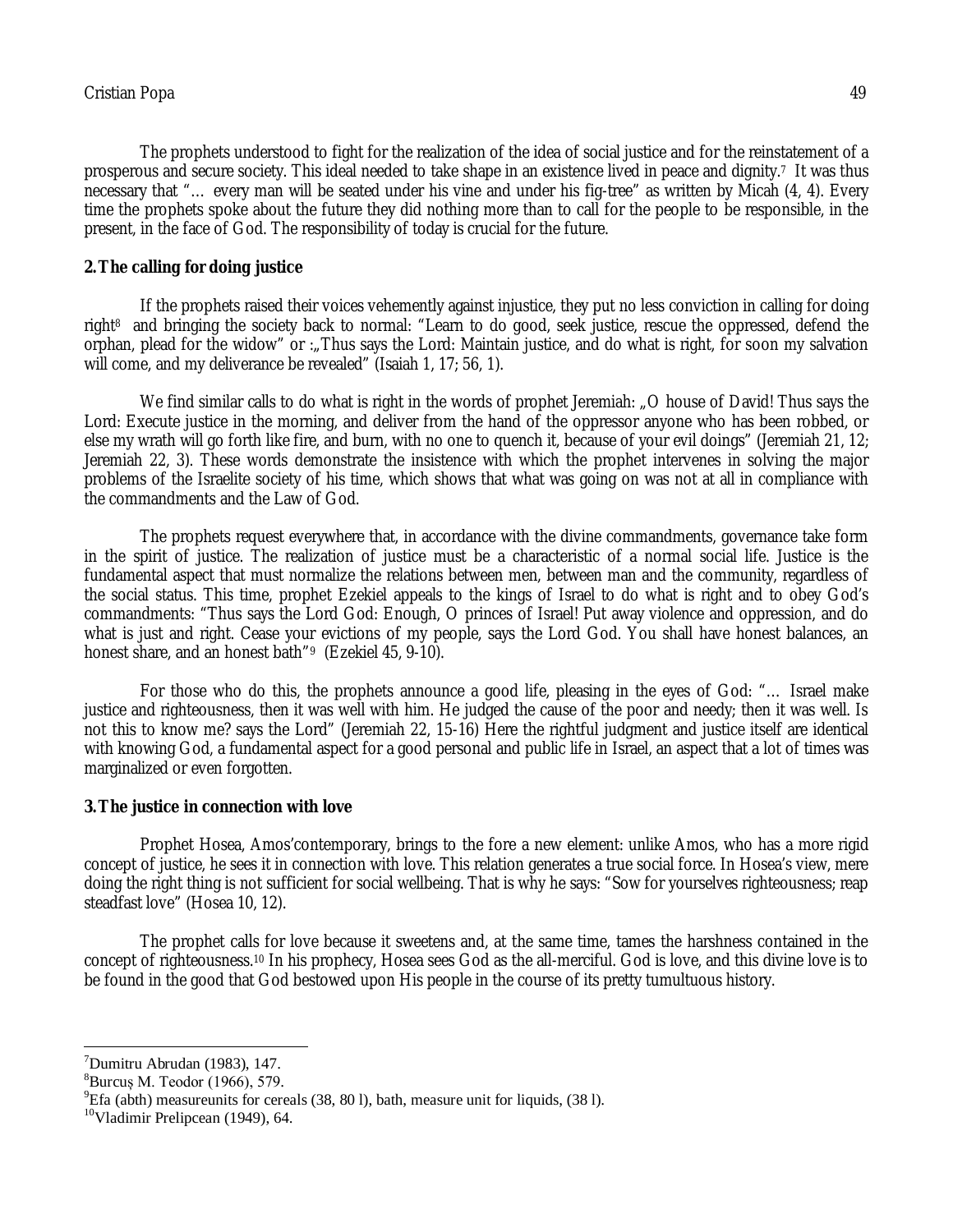The love and the good of God must constitute an impulse, must produce emulation to do good and to love one another in the members of the chosen people. In just a few words, prophet Hosea expresses it: "But as for you, return to your God, hold fast to love and justice, and wait continually for your God!" (Hosea 12, 6). There is a strong connection between faith in God and brotherly love. Only where there is brotherly love can thus exist just and peaceful social relations. 11

The prophet Micah expresses the same truth in even stronger terms: "He has told you, O mortal, what is good; and what does the Lord require of you but to do justice, and to love kindness, and to walk humbly with your God" (Micah 6, 8). True piety cannot be mingled with injustice and wickedness: "bringing offerings is futile; incense is an abomination to me. New moon and Sabbath and calling of convocation— I cannot endure solemn assemblies with iniquity. Your new moons and your appointed festivals my soul hates; they have become a burden to me, I am weary of bearing them" (Isaiah 1, 13).

That's why the prophet Zechariah call for the people to do the right things in the spirit of the truth: "These are the things that you shall do: Speak the truth to one another, render judgments that are true in your gates and make for peace, do not devise evil in your hearts against one another, and love no false oath; for all these are things that I hate, says the Lord " (Zechariah 8, 16-17).

#### **4.The return to God**

The return of the law and justice in the human relations in connected with the return to God. This is what He asks in the wording of prophet Amos: "Seek the Lord and live… .Seek good and not evil, that you may live; and so the Lord, the God of hosts, will be with you, just as you have said. Hate evil and love good, and establish justice in the gate; it may be that the Lord, the God of hosts, will be gracious to the remnant of Joseph" (Amos 5, 5, 14-15).

Taking into account all of the above, it becomes clear that the idea of social justice and the fight to materialize it is one of the fundamental traits of the prophetic activity. The books of the prophets are especially full of venomous diatribes against those who do injustice. From the content of the prophetical books we see that the source of current injustice is the greedy egoism of some, brought to the point of ferocity. These acts of injustice are by no means the result of some natural law or of fatality.<sup>12</sup> Against this egoism the prophets mobilize an unforgiving vehemence: "Hear the word of the Lord, you rulers of Sodom!" – cries Isaiah –"Listen to the teaching of our God, you people of Gomorrah! Wash yourselves; make yourselves clean; remove the evil of your doings from my sight; cease evil doings, learn to do good; seek justice, rescue the oppressed, defend the orphan, plead for the widow!" (1, 10,16-17).

The difference between the social classes and the contrast between the simple life of the ancestors and that of his contemporaries troubled Amos, the prophet who came from a rural environment. He was used to a life according to the laws his ancestors vowed to obey in every aspect. Equality of people and care for the poor, proclaimed in the Mosaic covenant contrasted with the exploitation of those in need and the foolish accumulation of wealth. <sup>13</sup> So wide spread was injustice that any attempt to fight against it or to take the side of justice were considered doomed to fail from the outset:14 "Therefore the prudent will keep silent in such a time; for it is an evil time" (Amos 5, 13).

The Christian church, founded on the prophetic message and the teaching of the Savior must stand against injustice, and the position cannot be different than that taken by the one of the prophets. A stern reaction, similar to that of the prophets with regard to the luxury and wealth of their contemporaries, which were determined to live so they could eat, must be that of the Christians of our times in the face of the new forms of luxury and wealth obtained by dishonest means. The church asks its believers to live a rational life, in full conscience of the purpose for which they were created, to avoid injustice and oppression of their fellow men and to roundly condemn all abuse that contradicts the spirit of justice.

<sup>&</sup>lt;sup>11</sup>Vladimir Prelipcean (1949), 65.

<sup>12</sup>Dumitru Belu (1957), 849.

<sup>&</sup>lt;sup>13</sup>Robert R. Wilson (1998), 216.

 $14$ Mircea Basarab (1979), 425.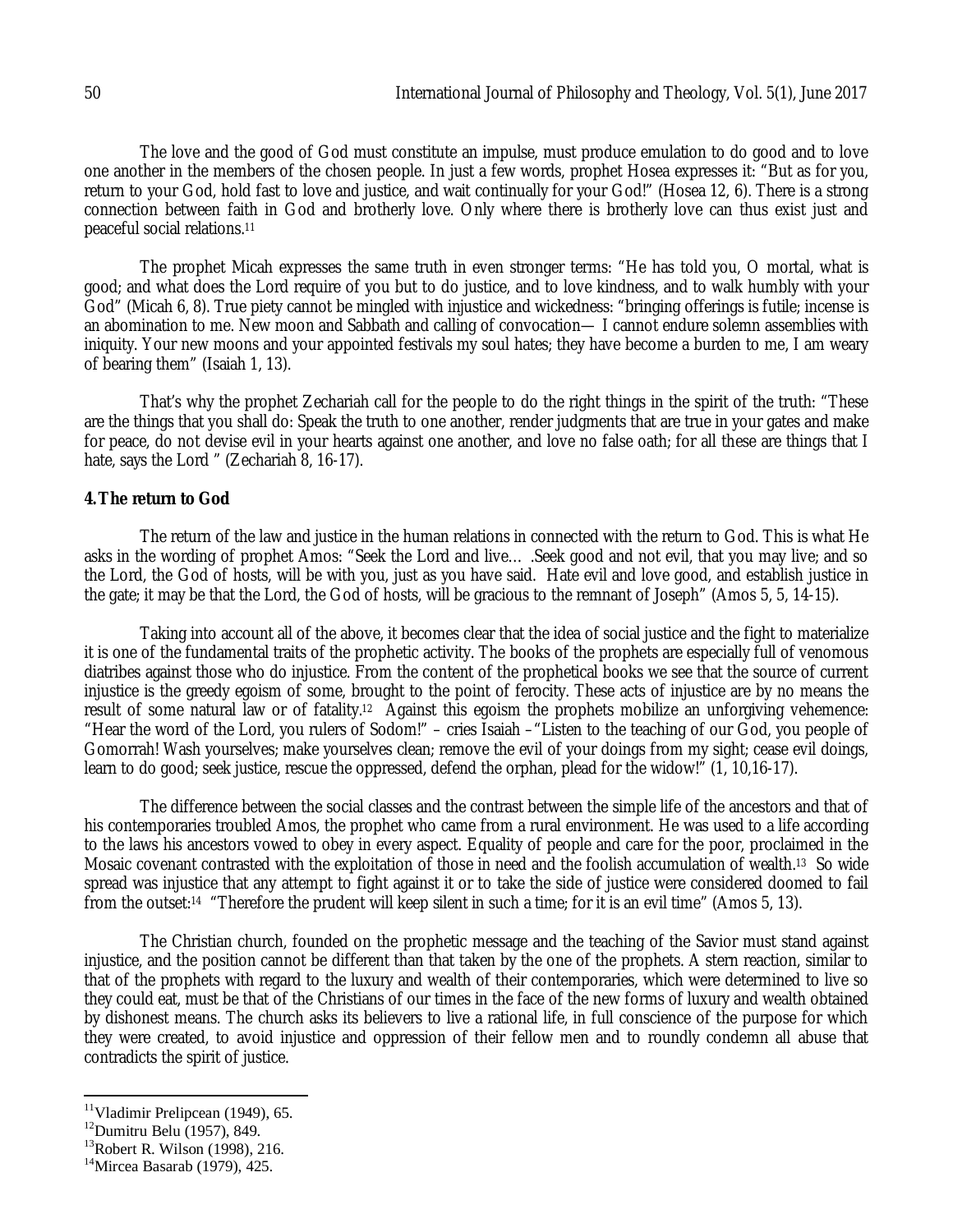### Cristian Popa 51

For the prophets as well as for the Christian church, the world around us in which the prophets as well as the church exert their mission is conceived as a history of divine action. "In the Israelite prophecy, in general, the world appears as the gradual, grand unfolding of the divine plan, revealed from a perspective with dimensions exceeding human conceptions."<sup>15</sup>

From this perspective, the Christian Church sees the preaching of the prophets as being inspired by God, and seeks to orient its social activity according to the same point of view. In his/her social behavior, the Christian of today also has, at the core, the belief in one God, the creator of the universe, a just God, that whishes for justice and love to spring out of human interactions.16 In the words of prophet Jeremiah, God said: "I am the Lord; I act with steadfast love, justice, and righteousness in the earth, for in these things I delight, says the Lord" (9, 24; Isaiah 22, 17; 32, 17).

In the New Testament, crowning the sayings of the Old Testament prophets, we encounter the Saint Evangelist Mathew and the word of our Savior: "seek first the kingdom of God and his righteousness, and all these things will be added to you" (6, 33). And the Saint Apostle Paul said it also: "For the fruit of the light is found in all that is good and right and true" (Ephesians 5, 9). The relationship between God and believer, if it is honest and true, will be factually reflected in the just relations with his fellow men in his community. In its efforts to bring about righteousness and humane relations between the members of the community, the Christianity of today must see a model in the prophets who have cast for centuries their influence upon our behavior towards men. <sup>17</sup> An American theologian said that the prophetic mission is not merely educational.

The reforms asked for in the prophetic writings are the expression of the influence of the Holy Ghost on history and, from this perspective, have a normative character. At their core, the ideas mirror the divine will to elevate human kind to higher levels of freedom and wellbeing. 18

The shepherds of the new Israel, the Christian priests who received the calling to be the interpreters of the will of God must be driven by a similar consciousness. From this point of view, the priest's mission is a prophetic one, an area of mission in the Church even by aspect of priesthood. The priests have the duty to be fully engaged in solving the problems which confront the sons and daughters of this century. There can be no doubt that the main preoccupation of the shepherds of souls is to serve their spiritual interests. However, the priests have the duty to take interest also in the transitory interests of the believers. 19

Speaking of the emulation of the biblical prophets, we do not talk about trying to match them. We shall not and cannot imitate them fully. The look of these inspired men, their oriental specificity, the conditions in which they fulfilled the mission of their sermon, some aspects of their way of talking all pertain to the times in which they lived. However, we can still take inspiration from these masters of the word, or we can borrow what is of eternal value. The prophetic qualities can never be ignored, such as: the zeal to bring people to obey the godly commandments, the fearful courage, the total engagement in the tumult of daily life and the love for the people, this last one is proof of the love for God, for Whom they served as messengers.<sup>20</sup>As for the social relations, the sermon of the prophets of the Old Testament shows sympathy and humanism for the poor and oppressed, while raising harsh criticism against the rulers of the time, those who gained wealth illicitly.

 $15$ Carl Friedrich Geyer (1957), 141.

<sup>16</sup>Mircea Basarab (1979), 435.

<sup>17</sup>Mircea Basarab (1979), 436.

<sup>&</sup>lt;sup>18</sup>Walter Rauschenbusch (1964), 8-9.

<sup>&</sup>lt;sup>19</sup>Stefan Slevoacă (1980), 12.

 $20$ Ștefan Slevoacă (1980), 14.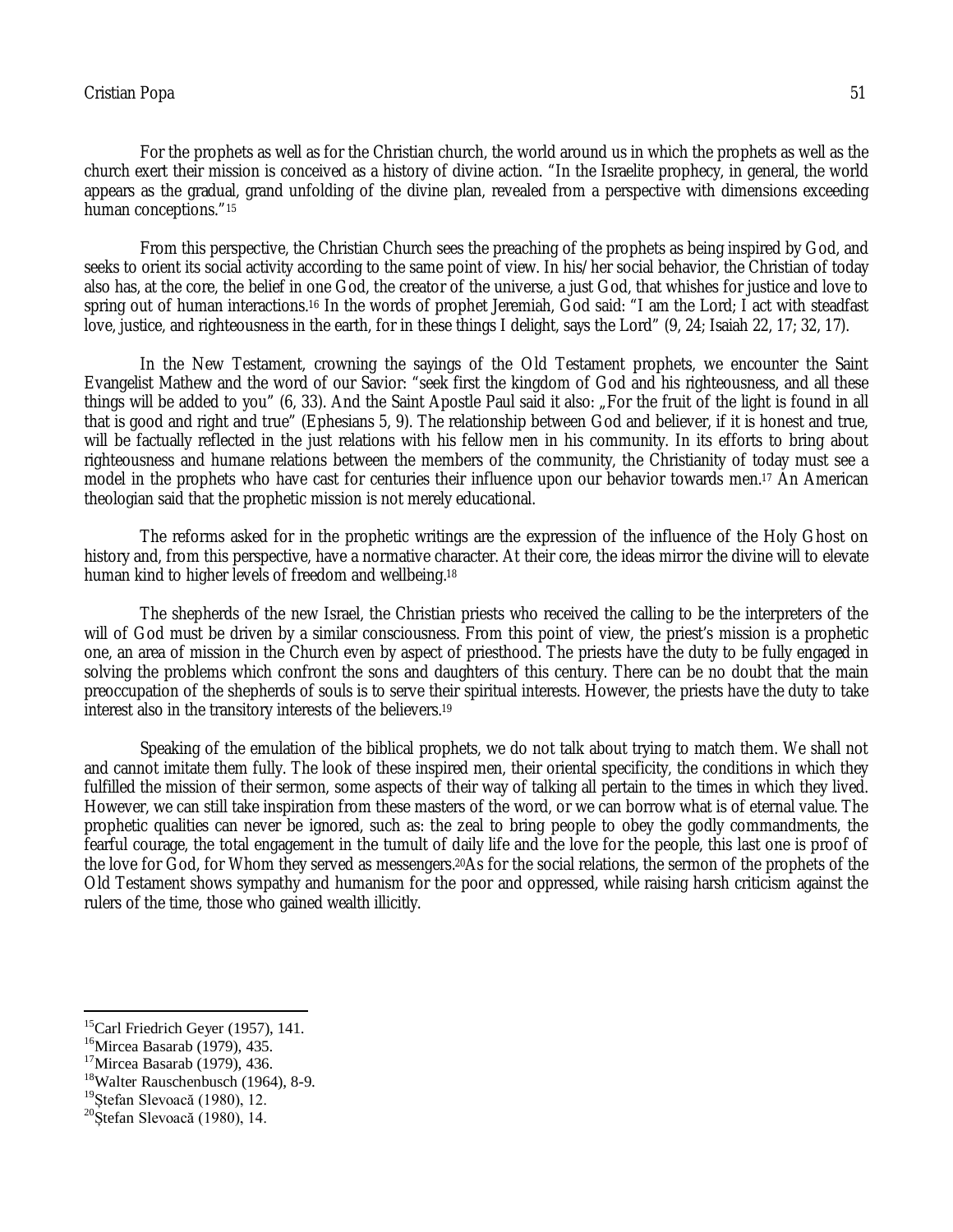#### **5.The fight against the formalism from the divine cult**

Another aspect of the preaching of the prophets that must be brought in today's light is the fight against dry ritualism, against the formalism in the cult. After Moses received the Law on the Mount of Sinai, that is after the definitive restoration of monotheism in Israel, the essence of religiosity became the formalism of the cultic ceremonies, the offerings that were brought to Yahweh, at first in the Tabernacle, and then on the altars of the Temple of Jerusalem. For instance, if a man or a woman went astray from the prescriptions of the Law, he or she was considered absolved once the smoke of the vegetal or animal products raised to the sky. The mistake relied not only in the exterior form of the cult itself, but the form becomes wretched when it is perpetuated in a life whose whole structure is in stark contrast of the one symbolized by the external form of the cult. <sup>21</sup> Through its external act, the cult expressed one thing, and a complete different thing was happening in the daily life of the chosen people. The prophets raised their voices exactly against this formal, exterior and cheap type of religiosity. Their attitude remains to this day an example because, sadly, formalism is still manifest in the life and manifestation of contemporary Christianity.

The prophets showed that the praise welcomed by God must have the foundation of a clean heart. Piousness does not become formal, it consists out of morality, righteousness and brotherly love: "What to me is the multitude of your sacrifices? says the Lord; I have had enough of burnt offerings of rams and the fat of fed beasts; I do not delight in the blood of bulls, or of lambs, or of goats. When you come to appear before me, who asked this from your hand? Trample my courts no more; When you stretch out your hands, I will hide my eyes from you; even though you make many prayers, I will not listen; your hands are full of blood. Wash yourselves; make yourselves clean; remove the evil of your doings from before my eyes; cease to do evil, learn to do good; seek justice, rescue the oppressed, defend the orphan, plead for the widow." (Isaiah 1, 11-12, 15-17; Micah 6, 6-8; Amos 5, 21-22; Hosea 4, 12-13, 16-17; Malachi 1, 10-12, 14; Jeremiah 6, 20). The Prophet Jeremiah reproaches to his contemporaries that, in spite their offerings to God, "They all speak friendly words to their neighbors, but inwardly are planning to lay an ambush" (Jeremiah 9, 8). The conclusion of the prophet demolishes the foundation of formal sacrificial practices: "Can vows and sacrificial flesh avert your doom? Can you then exult?" (Jeremiah 11, 15).

Many of those who bring these offerings had their hands stained by their crimes, and far from picking up the right path, were still thinking of committing other crimes. There is good reason for the Prophet Isaiah to speak harshly to them. Said the Lord through the words of the prophet: "Because these people draw near with their mouths and honor me with their lips, while their hearts are far from me, and their worship of me is a human commandment learned by memorization" (Isaiah 29, 13). This attitude of the prophets was not a denial of the mosaic cult and of its external forms. On the contrary, the Lord's prophets declared themselves defenders of the spirituality of the cult and of the strict observance of legal prescriptions in cultic matters. Something valid in the times of the prophets and that will stay valid till the end of times is that the forms of the cult must be joined by kindness and the purity of heart. That is why the prophets called for what is essential in faith – knowledge of God and observance of His will.

Speaking about the realities of Israel, the prophet Amos expresses his disapproval with the forms of cult, with the multitude of sacrifices and their institutionalization. The prophet brings to people's attention the exodus, characterized by simple and direct relations between the people and God which were bereft of the formalism that made them so uselessly cumbersome in his time. As a matter of principle, the prophets see the forms of cult practiced by their contemporaries as a wrong evolution determined by the pernicious influence of pagan cults. The protest present in the prophetical message was often interpreted as a religion of the prophets in contradiction with the forms of the cult present in Israel at that time. There seems to be no interest in fulfilling God's will and observing his commandments by participating in this cult, because the engagement of the Israelite in these cultic acts were merely formal. <sup>22</sup> Seen in their spoken context, the words of the prophets lead us to recognize that they did not reject any form of cult as a matter of principle, but criticized in general that which their contemporaries got wrong in the notion of the cult, and this was the image they rejected.

 $\overline{\phantom{a}}$ 

<sup>&</sup>lt;sup>21</sup>The Interpreter`s Dictionary of the Bible, 3,  $(1982)$ ,  $902$ 

 $^{22}$ Ernst Würthwein (1963), 116.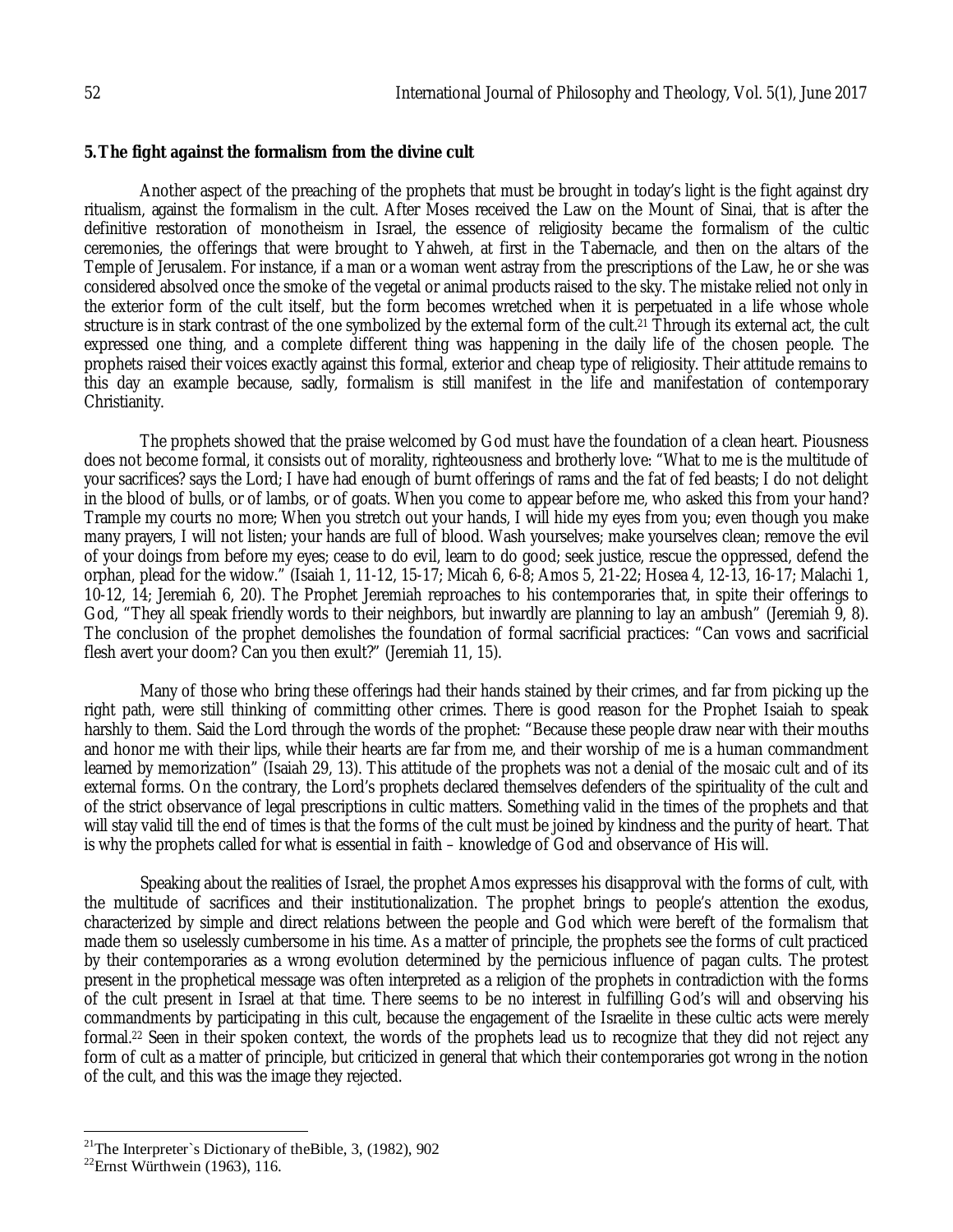### Cristian Popa 53

They raised their voices against the conflated ritualism that eliminated the personal relationship between God and the worshipper and that could make way for formalism that would damage the relations between individuals. The Judaic cult was on a wrong path. It had reached a point in which it became even politicized, since sanctuaries were the meeting place of formalism and ritualism of the rich with the intention of bragging about the political system and the social organization of the people.<sup>23</sup> The situation depicted could not be more contemporary. For instance, in present times, during political campaigns, our leaders "are" faithful more than ever, but as soon as they reach their goal they forget God and the Church. This all looks ostensibly like an attempt to fool God and the Church community. That is why in the light of contemporary events, the attitude of the prophets is exemplary.

As for obtaining salvation, the prophets of the Old Testament recognize the inefficacity of the sacrificial and Old Testament prescriptions. They are mere external acts. The struggle to free a guilty conscience remained futile; in the soul of the one bringing a sacrifice, there was no improvement. This was not pleasing the eyes of God. On the contrary, it appeared as an offence to the greatness of the Lord. It was an act that followed only the letter of the Law, but not its spirit.

Although the Law and the ceremonial prescriptions were renewed through the Savior Jesus Christ, and are now life-giving, many Christians from our communities think that observing some pious acts like fasting or lighting candles in the liturgy, the memorial service for the departed, etc. represent the whole and the essence of religious life. Many Christians of nowadays hence resemble closely the old Hebrews in the formalism of their observance of the cult by following just the external aspects of the sacred cult. In this respect, the words of the prophet Amos (6, 8) or Isaiah (29, 13) are more than current. In things concerning the exterior cult and its interior experience, a re-catechization of our believers is deemed necessary. Many of them attend the holy service simply because that's what their ancestor have done, without knowing the symbolism and the realities presented in the cult, which leads to the absence of interior participation or, in the best case, makes it a peripheral act. Our liturgies are watched as mere plays with two main characters or as lay customs that people learned from others, just as they were perceived by the Jews from the times of Isaiah (29, 13).

Clarification is needed after the example of the prophets and further more of our Savior Jesus Christ who was a fearless opponent of those who were "straining out the gnat, and swallowing the camel". <sup>24</sup> The sacred cult must be put back at the height of its own dignity again. The liturgical universe was sadly threatened in the course of time by the storms outside and within. The crises of the values that affected the last Christian century are widely recognized and overly-analyzed. If most of the authentic values disappeared or fell out of sight, how could one think that the liturgical life, the most fragile and sensitive world, this divine reality descended in the confines of the humane through secret and divine love and purpose, could have remained unaffected and untouched? Moreover, the essential moments in the existence of the world are liturgical, and we need only name two of them: the Old Testament of Sinai and the Eucharistic Supper. Both had the same great enemy, the formalism.

The Saint Apostle Paul said that "for the letter kills, but the Spirit gives life" (2 Corinthians 3, 6). This remains true for every field of human existence, but nowhere is it more true than in the liturgical universe. <sup>25</sup> In the West as well as in the East, liturgy, in most cases, never crosses the level of mere competent missionary work. It is true that, in the orthodox world, it maintained its form almost without change, and we are proud of the beauty and length of our service. It is a symptom of the fact that the people in the countryside tend to judge a service by its length, but do not live the event in their spirit.26 Formalist religion, the sterile and empty ceremony is the rust that eats away the power of faith. People need guidance and teaching to be able to distinguish what is essential in the acts of piety and what is a duty of secondary importance, layman custom and peripheral act.

<sup>&</sup>lt;sup>23</sup>Mircea Basarab (1979), 429.

<sup>24</sup>Ștefan Slevoacă (1980), 14.

<sup>25</sup>Alexander Schmemann (1992), V.

<sup>26</sup>Alexander Schmemann (1992),VI.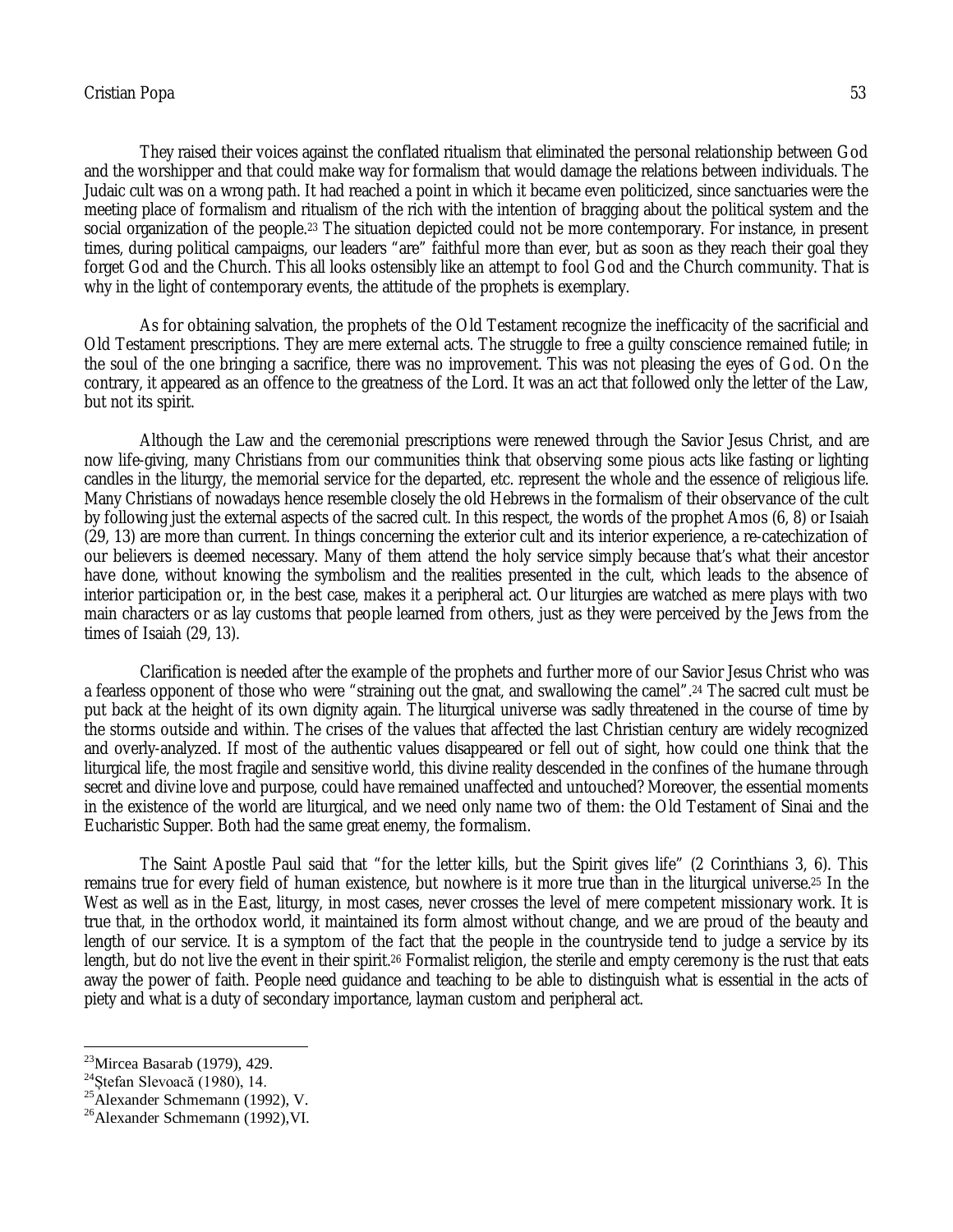The true believers must be kept from committing the sin of the Pharisees which were "whitewashed tombs" that cleaned the outside walls of the bowl and of the cup, but on the inside were full of wickedness and mischief. The rebuke will never be forgotten: "Woe to you, scribes and Pharisees, hypocrites! For you tithe mint, dill, and cummin, and have neglected the weightier matters of the law: justice and mercy and faith. It is these you ought to have practiced without neglecting the others" (Matthew 23, 23). Bringing a balance to the two components of the sacred cult, the exterior rituals and the internal experience is necessary.

The interior life is the true domain of the religious. God must be worshiped in "spirit and truth". It requires the heart of man, and not just his exterior prostration. The ceremonies of our cult are good, are beautiful, are worthwhile to be kept and followed, but first it is required to do the most important aspects of God's law: justice, purity, love, holiness. Christianity cannot be a caricature as some understand it, reducing it to a mere collection of ascetic rules and cheap rituals. Christianity must be the beacon guiding the steps of the faithful in their everyday life. 27 The religious cultic ceremony is never a simple expression of the communion, but a way to keep it alive.28 This can explain the perennial communion in the people of Israel, in spite of them being scattered all across the Earth. Sacrifices and offerings in the cult have their origin in the gifts that, in a broader sense, are nothing else but offerings. The gift becomes true offering through God's servants, while following of a ceremony, when it is consumed for the Lord, as a sign of complete obedience to Him. 29

The offerings are un-imposed gifts. They are the result of natural religious sentiments, innate to human nature. At the core of these material gifts must lay the pure thought and the genuine intention of making good on them. They should help people "increase in virtue", as John Chrysostom puts it. The pure thought and the good intention makes the offerings worthy in the face of God. Because God, in the act of our giving, appreciates the good will and not the gift per se, which He does not need. Saint Irenaeus said: "Sacrifices, therefore, do not sanctify a man, for God stands in no need of sacrifice; but it is the conscience of the offer or that sanctifies the sacrifice when it is pure, and thus moves God to accept [the offering] as from a friend".<sup>30</sup> Salvation will come through casting off evil from the souls of the faithful. Only then will the good take the place of the evil for kind rule over everything. This is not impossible as long as we know that evil is an accident that came to be because of disobedience and temptation. Only after all the creatures are freed from the egoism nurtured by sin, will the beginning of the times of justice, peace and brotherhood will become apparent.<sup>31</sup> It is for the coming into being of the age of universal peace, anticipated by the prophets of the Old Testament, of a world of justice, brotherhood and faith in God, free from formalism and oppression that we need Christians of today, we need zealous, dignified priests, priests who will have the courage and calling to "bring back, in the limits of the absolute, the threatened Christian liturgical universe". 32

#### **6.The great responsibility towards the entire creation**

In conclusion, I would like to recall another important missionary aspect of the Church: that of constantly confronting the Christian with his great responsibility towards the entire creation, the responsibility given by God to the first humans immediately after their creation: "Be fruitful and multiply, and replenish the earth, and tame it; and have dominion over the fish of the sea, and over the fowl of the air, and over every living thing that moves upon the earth." (Genesis 1, 28). This dominion does not imply the abusive intervention of man in God's creation, but rather the responsibility and care of man for the creation of God. This aspect of the mission of the Church is of great importance for this time, in view of the massive deforestation that could bring about the endangerment of desertification of a vast territory. All that as a consequence of the deforestation in those areas. We might ask: what is the connection between this missionary aspect and the times of the prophets? Paradoxically, this aspect is presented by at least one of the prophets. We found ourselves in the period of there turn of the Jews from the Babylonian slavery in the 6th century BC.

<sup>27</sup>Ștefan Slevoacă (1980), 14.

 $28$ Joachim Watch (1997), 52.

 $29$ Gheorghe Papuc (1957), 429.

 $30$ St. Irenaeus, col.1026.

 $31$ Dumitru Abrudan (1975), 38.

 $32$ Alexander Schmemann (1992), V.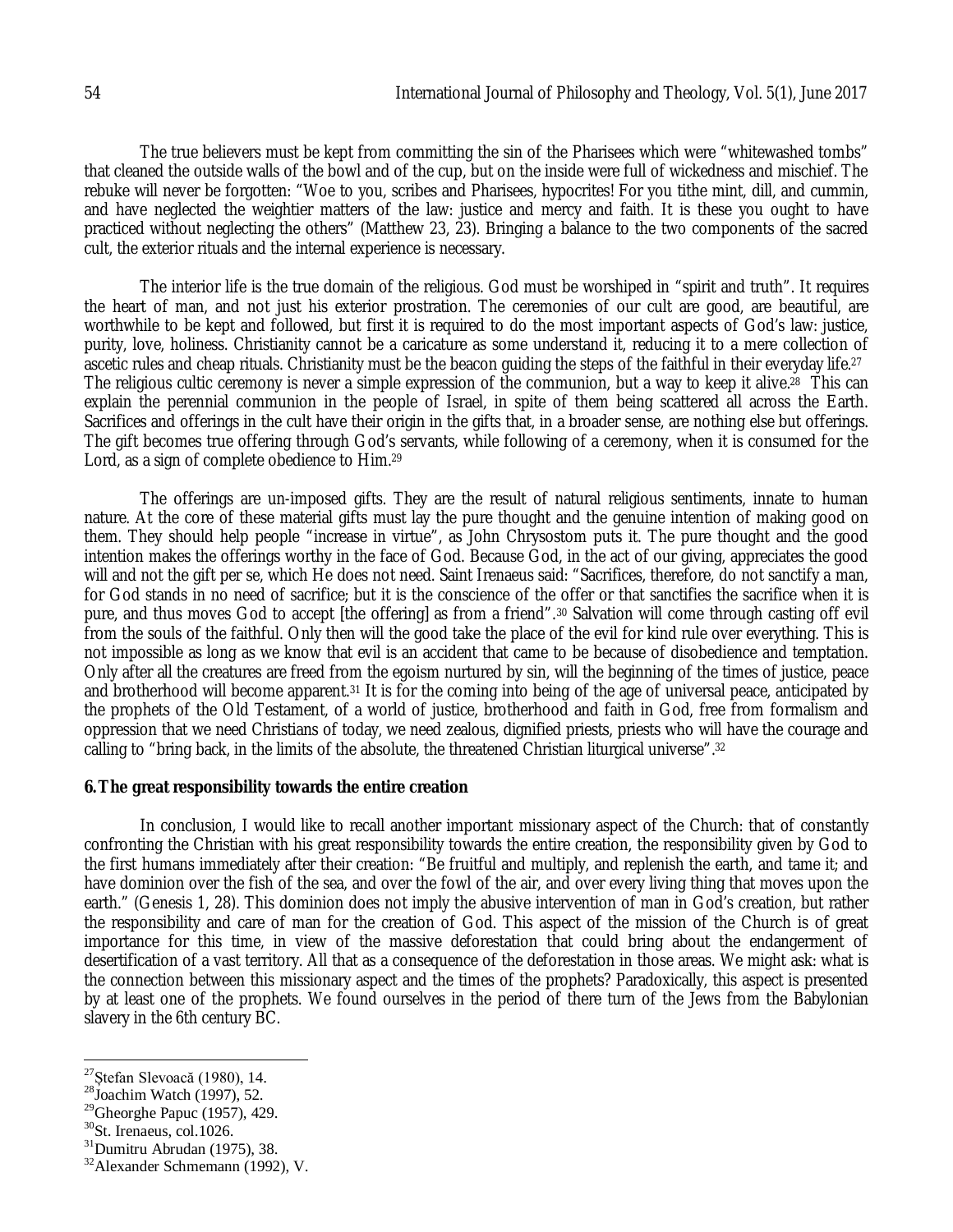### Cristian Popa 55

The Jews were permitted to rebuild the temple in Jerusalem. In 536 BC the reconstruction kicks off. The Samaritans offered to help building the temple, but were refused by the Jews, on two grounds:

- 1. The Samaritans did not suffer with them in the Babylonian slavery
- 2. They were not pure Jews, but mixed with others, against the prescriptions of the Mosaic law.

So the Samaritans sabotaged the reconstruction works which stretched the time for rebuilding the temple to 15 years. The Jews who came back from exile thought that maybe God does not think this is the right moment to rebuild the temple: "Thus says the Lord of hosts: These people say the time has not yet come to rebuild the Lord's house" (Haggai 1, 2). Instead, the Jews thought of building houses for themselves, nice houses with cedar wood panels inside. Leaving the House of God in ruins brought them God's rebuke: "Is it a time for you yourselves to live in your paneled houses, while this house lies in ruins?" (Haggai 1, 4). Another prophet raises the issue of the extension of the desert because of the massive cutting of the forest and the extensive use of wood for the luxury homes of the Jews: "the desert owl and the screech owl shall lodge on its capitals; the owl shall hoot at the window, the raven croak on the threshold; for its cedar work will be laid bare" (Zephaniah 2, 14). It's easy to see how appropriate those words are for the time we live in. The Church has the mission to carefully govern God's creation. It is known that through the fall of man, the whole creation suffered a perversion and that at the end of times it will be reinvigorated (Romans 8, 20-22). This is why we have the responsibility to bring it back to God just as He left it to us. I limited my observations to this aspect, although we know that through abusive intervention in God's creation, some species He created have disappeared. Who will take responsibility in face of God for this behavior? Hard to anticipate, for it is a behavior that lacks any justification.

#### **Conclusion**

For the Christians and especially the Christian priests, the life and the message of the Old Testament prophets are more than examples and classic examples that are worth following. Their teaching forms an integral part of our great Judeo-Christian heritage. In his earthly work, our Savior often made reference to the writings of the prophets in proving his messianic mission.Through His coming as Messiah, Christ completes and perfects the message of the prophets. When He started His holy work in Galilee solemnly announcing his messianic program, the Savior cited from the book of Isaiah about the liberation of those enslaved and oppressed: "The spirit of the Lord God is upon me, because the Lord has anointed me; he has sent me to bring good news to the oppressed, to bind up the brokenhearted, to proclaim liberty to the captives, and release to the prisoners; to proclaim the year of the Lord's favor, and the day of vengeance of our God; to comfort all who mourn" (Isaiah 61 ,1-2; Luke 4, 16-22).

The Christian Church considered itself, from the beginning, the "New Jerusalem" that continued perfecting the revelation of the Old Testament. The Hebrew bible was accepted and integrated in the canon of the holy writings and is the foundation of the teaching of the Church. We can thus say that the spirit of the Judaic religion did not exhaust itself in the times in which it was developed, but became permanent in the Christian experience. This is why the knowledge of the writings of the Old Testament's prophets is a fundamental duty of every Christian. For those who conceive and lead the social and economic affairs of the peoples of the world, the progressive ideas from the books of these inspired men of the Old Testament are an inexhaustible resource of generous ideas, and offer real help in their efforts to find means to improve the lives of the people. Recalling the social history of the prophets' writings, we can only notice their contemporary.

The contemporary of the Old Testament prophetic message is insured by the presence of God's word, a word that speaks to people everywhere and from any time period. The godly word revealed in the Old Testament by men chosen by God remains a never-ending source of dogmatic teachings, moral and religious precepts and canonical attitudes of social importance. The roots of the Christian religion are deeply embedded in the Law, the Prophets and Writings. Even our Lord the Savior Jesus Christ has given authority to the whole Old Testament canon through its public deeds (Luke 24, 27, 44). The revealed divine word is timeless and forever present.